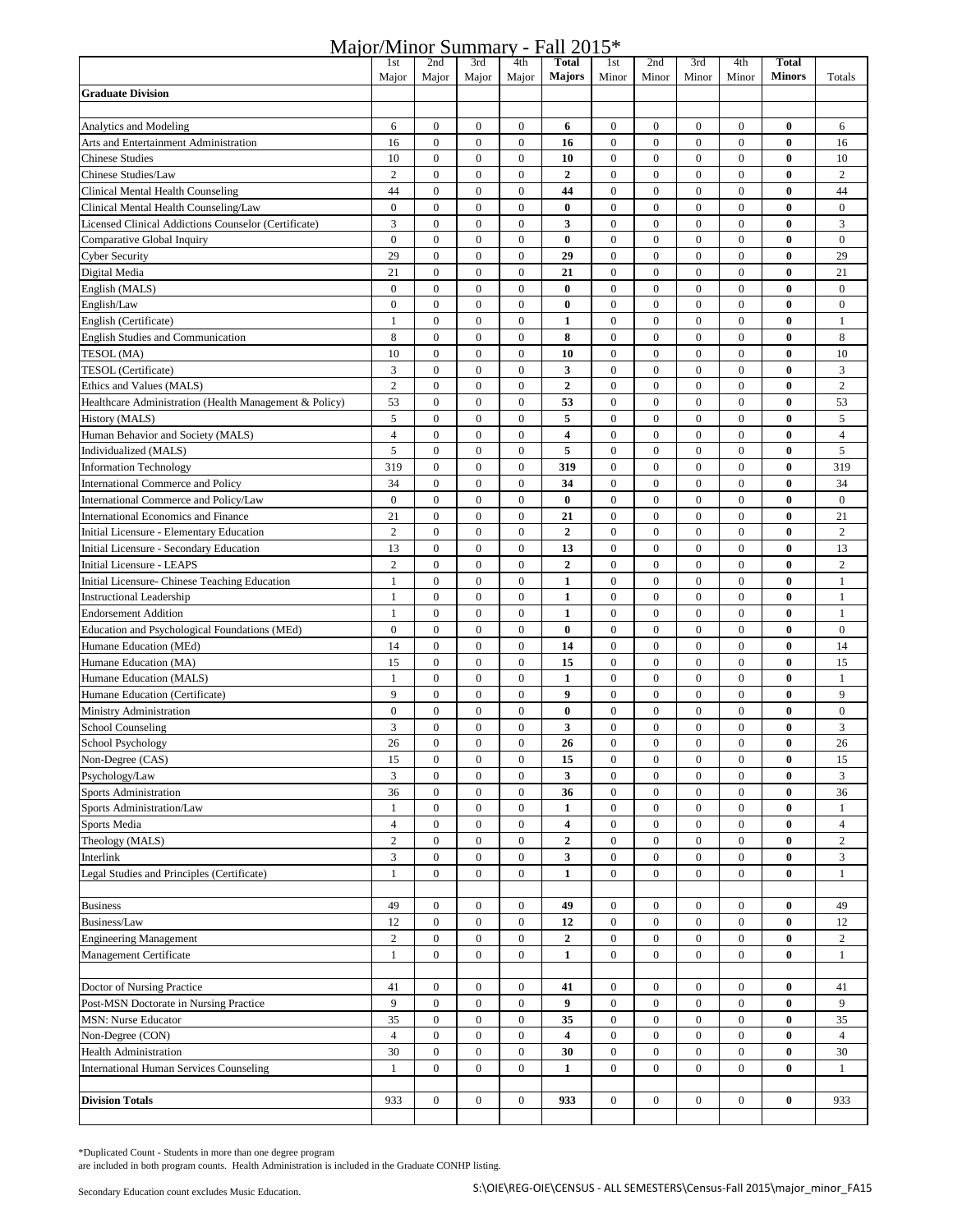## Major/Minor Summary - Fall 2015\*

|                                                             | 1st                                  | 2nd                                  | 3rd                              | 4th                                  | <b>Total</b>            | 1st                              | 2nd                   | 3rd                                  | 4th                                  | <b>Total</b>                     |                                |
|-------------------------------------------------------------|--------------------------------------|--------------------------------------|----------------------------------|--------------------------------------|-------------------------|----------------------------------|-----------------------|--------------------------------------|--------------------------------------|----------------------------------|--------------------------------|
|                                                             | Major                                | Major                                | Major                            | Major                                | <b>Majors</b>           | Minor                            | Minor                 | Minor                                | Minor                                | <b>Minors</b>                    | Totals                         |
| <b>Law Division</b>                                         |                                      |                                      |                                  |                                      |                         |                                  |                       |                                      |                                      |                                  |                                |
|                                                             |                                      |                                      |                                  |                                      |                         |                                  |                       |                                      |                                      |                                  |                                |
| Law                                                         | 395                                  | $\boldsymbol{0}$                     | $\boldsymbol{0}$                 | $\boldsymbol{0}$                     | 395                     | $\boldsymbol{0}$                 | $\boldsymbol{0}$      | $\boldsymbol{0}$                     | $\boldsymbol{0}$                     | $\bf{0}$                         | 395                            |
| Law/MA                                                      | $\overline{4}$                       | $\boldsymbol{0}$                     | $\boldsymbol{0}$                 | $\boldsymbol{0}$                     | $\overline{\mathbf{4}}$ | $\boldsymbol{0}$                 | $\boldsymbol{0}$      | $\boldsymbol{0}$                     | $\boldsymbol{0}$                     | $\bf{0}$                         | $\overline{4}$                 |
| Law/MBA                                                     | $\,$ 8 $\,$                          | $\boldsymbol{0}$                     | $\boldsymbol{0}$                 | $\boldsymbol{0}$                     | 8                       | $\boldsymbol{0}$                 | $\boldsymbol{0}$      | $\mathbf{0}$                         | $\mathbf{0}$                         | $\bf{0}$                         | 8                              |
| Law/MS                                                      | 1                                    | $\boldsymbol{0}$                     | $\boldsymbol{0}$                 | $\boldsymbol{0}$                     | $\mathbf{1}$            | $\boldsymbol{0}$                 | $\boldsymbol{0}$      | $\boldsymbol{0}$                     | $\boldsymbol{0}$                     | $\bf{0}$                         | $\mathbf{1}$                   |
| Law/MALS                                                    | $\boldsymbol{0}$                     | $\boldsymbol{0}$                     | $\boldsymbol{0}$                 | $\boldsymbol{0}$                     | $\bf{0}$                | $\boldsymbol{0}$                 | $\boldsymbol{0}$      | $\boldsymbol{0}$                     | $\boldsymbol{0}$                     | $\bf{0}$                         | $\boldsymbol{0}$               |
| Law (Part-Time)                                             | 26                                   | $\boldsymbol{0}$                     | $\boldsymbol{0}$                 | $\boldsymbol{0}$                     | 26                      | $\boldsymbol{0}$                 | $\boldsymbol{0}$      | $\boldsymbol{0}$                     | $\boldsymbol{0}$                     | $\bf{0}$                         | 26                             |
| Master of Laws                                              | 11                                   | $\boldsymbol{0}$                     | $\boldsymbol{0}$                 | $\boldsymbol{0}$                     | 11                      | $\boldsymbol{0}$                 | $\boldsymbol{0}$      | $\boldsymbol{0}$                     | $\boldsymbol{0}$                     | $\bf{0}$                         | 11                             |
|                                                             |                                      |                                      |                                  |                                      |                         |                                  |                       |                                      |                                      |                                  |                                |
| <b>Division Totals</b>                                      | 445                                  | $\boldsymbol{0}$                     | $\boldsymbol{0}$                 | $\boldsymbol{0}$                     | 445                     | $\boldsymbol{0}$                 | $\boldsymbol{0}$      | $\boldsymbol{0}$                     | $\mathbf{0}$                         | $\bf{0}$                         | 445                            |
|                                                             |                                      |                                      |                                  |                                      |                         |                                  |                       |                                      |                                      |                                  |                                |
|                                                             |                                      |                                      |                                  |                                      |                         |                                  |                       |                                      |                                      |                                  |                                |
| <b>Undergraduate Division</b>                               |                                      |                                      |                                  |                                      |                         |                                  |                       |                                      |                                      |                                  |                                |
|                                                             | $\boldsymbol{0}$                     | $\boldsymbol{0}$                     | $\boldsymbol{0}$                 | $\boldsymbol{0}$                     | $\bf{0}$                | $\overline{4}$                   | $\overline{4}$        | $\mathbf{0}$                         | $\mathbf{0}$                         | 8                                | 8                              |
| <b>Applied Statistics</b><br><b>Business Administration</b> | $\boldsymbol{0}$                     | $\boldsymbol{0}$                     | $\boldsymbol{0}$                 | $\boldsymbol{0}$                     | $\bf{0}$                | 39                               | $\overline{c}$        | $\boldsymbol{0}$                     | $\mathbf{0}$                         | 41                               | 41                             |
| Cinema and Digital Studies                                  | $\boldsymbol{0}$                     | $\boldsymbol{0}$                     | $\boldsymbol{0}$                 | $\boldsymbol{0}$                     | $\bf{0}$                | $\mathbf{1}$                     | $\mathbf{1}$          | $\boldsymbol{0}$                     | $\mathbf{0}$                         | $\boldsymbol{2}$                 | $\sqrt{2}$                     |
| <b>Environmental Studies</b>                                | $\boldsymbol{0}$                     | $\boldsymbol{0}$                     | $\boldsymbol{0}$                 | $\boldsymbol{0}$                     | $\bf{0}$                | $\overline{4}$                   | $\mathbf{1}$          | 1                                    | $\boldsymbol{0}$                     | 6                                | 6                              |
| <b>Ethnic Studies</b>                                       | $\boldsymbol{0}$                     | $\boldsymbol{0}$                     | $\boldsymbol{0}$                 | $\boldsymbol{0}$                     | 0                       | 1                                | $\boldsymbol{0}$      | $\boldsymbol{0}$                     | $\mathbf{0}$                         | 1                                | $\mathbf{1}$                   |
| Gender Studies                                              | $\boldsymbol{0}$                     | $\boldsymbol{0}$                     | $\boldsymbol{0}$                 | $\boldsymbol{0}$                     | $\bf{0}$                | $\overline{2}$                   | $\boldsymbol{0}$      | $\boldsymbol{0}$                     | $\boldsymbol{0}$                     | $\overline{2}$                   | $\overline{c}$                 |
| Human Aging                                                 | $\boldsymbol{0}$                     | $\boldsymbol{0}$                     | $\boldsymbol{0}$                 | $\boldsymbol{0}$                     | $\bf{0}$                | $\mathbf{1}$                     | $\boldsymbol{0}$      | $\boldsymbol{0}$                     | $\boldsymbol{0}$                     | $\mathbf{1}$                     | $\mathbf{1}$                   |
| <b>Fundamentals of Business</b>                             | $\boldsymbol{0}$                     | $\boldsymbol{0}$                     | $\boldsymbol{0}$                 | $\boldsymbol{0}$                     | $\bf{0}$                | 66                               | 6                     | $\boldsymbol{0}$                     | $\boldsymbol{0}$                     | 72                               | 72                             |
| <b>Liberal Arts Business</b>                                | $\boldsymbol{0}$                     | $\boldsymbol{0}$                     | $\boldsymbol{0}$                 | $\boldsymbol{0}$                     | $\bf{0}$                | $\boldsymbol{0}$                 | $\boldsymbol{0}$      | $\boldsymbol{0}$                     | $\boldsymbol{0}$                     | $\bf{0}$                         | $\bf{0}$                       |
| Peace & Social Justice Studies                              | $\boldsymbol{0}$                     | $\boldsymbol{0}$                     | $\boldsymbol{0}$                 | $\boldsymbol{0}$                     | $\bf{0}$                | $\boldsymbol{0}$                 | $\mathbf{1}$          | $\boldsymbol{0}$                     | $\boldsymbol{0}$                     | $\mathbf{1}$                     | $\mathbf{1}$                   |
| Philanthropic Leadership and Service                        | $\boldsymbol{0}$                     | $\boldsymbol{0}$                     | $\boldsymbol{0}$                 | $\boldsymbol{0}$                     | $\bf{0}$                | 9                                | $\mathbf{1}$          | $\boldsymbol{0}$                     | $\boldsymbol{0}$                     | 10                               | 10                             |
| <b>Urban Studies</b>                                        | $\boldsymbol{0}$                     | $\boldsymbol{0}$                     | $\boldsymbol{0}$                 | $\boldsymbol{0}$                     | $\bf{0}$                | $\mathbf{1}$                     | $\boldsymbol{0}$      | $\boldsymbol{0}$                     | $\boldsymbol{0}$                     | $\mathbf{1}$                     | $\mathbf{1}$                   |
| College of Adult Scholars                                   | $\,8\,$                              | $\boldsymbol{0}$                     | $\boldsymbol{0}$                 | $\boldsymbol{0}$                     | 8                       | $\boldsymbol{0}$                 | $\boldsymbol{0}$      | $\boldsymbol{0}$                     | $\boldsymbol{0}$                     | $\bf{0}$                         | $\,8\,$                        |
| Military Leadership-Air Force                               | $\boldsymbol{0}$                     | $\boldsymbol{0}$                     | $\boldsymbol{0}$                 | $\boldsymbol{0}$                     | $\bf{0}$                | $\sqrt{2}$                       | $\boldsymbol{0}$      | $\boldsymbol{0}$                     | $\boldsymbol{0}$                     | $\boldsymbol{2}$                 | $\sqrt{2}$                     |
| Military Leadership-Army                                    | $\boldsymbol{0}$                     | $\boldsymbol{0}$                     | $\boldsymbol{0}$                 | $\boldsymbol{0}$                     | $\bf{0}$                | $\boldsymbol{0}$                 | $\boldsymbol{0}$      | $\boldsymbol{0}$                     | $\boldsymbol{0}$                     | $\bf{0}$                         | $\boldsymbol{0}$               |
| Communication & Expressive Arts (AA)                        | 5                                    | $\boldsymbol{0}$                     | $\boldsymbol{0}$                 | $\boldsymbol{0}$                     | 5                       | $\boldsymbol{0}$                 | $\boldsymbol{0}$      | $\boldsymbol{0}$                     | $\boldsymbol{0}$                     | $\bf{0}$                         | 5                              |
| Culture & Humanity (AA)                                     | $\boldsymbol{0}$                     | $\boldsymbol{0}$                     | $\boldsymbol{0}$                 | $\boldsymbol{0}$                     | $\bf{0}$                | $\boldsymbol{0}$                 | $\boldsymbol{0}$      | $\boldsymbol{0}$                     | $\boldsymbol{0}$                     | $\bf{0}$                         | $\boldsymbol{0}$               |
| General Science (AS)                                        | $\mathbf{1}$                         | $\boldsymbol{0}$                     | $\boldsymbol{0}$                 | $\boldsymbol{0}$                     | $\mathbf{1}$            | $\boldsymbol{0}$                 | $\boldsymbol{0}$      | $\boldsymbol{0}$                     | $\boldsymbol{0}$                     | $\bf{0}$                         | $\mathbf{1}$                   |
| Social and Behavioral Science (AA)                          | $\sqrt{2}$                           | $\boldsymbol{0}$                     | $\boldsymbol{0}$                 | $\boldsymbol{0}$                     | $\boldsymbol{2}$        | $\boldsymbol{0}$                 | $\boldsymbol{0}$      | $\boldsymbol{0}$                     | $\boldsymbol{0}$                     | $\bf{0}$                         | $\sqrt{2}$                     |
| Social and Behavioral Science (BLPS)                        | $\mathbf{1}$                         | $\boldsymbol{0}$                     | $\boldsymbol{0}$                 | $\boldsymbol{0}$                     | $\mathbf{1}$            | $\boldsymbol{0}$                 | $\boldsymbol{0}$      | $\boldsymbol{0}$                     | $\boldsymbol{0}$                     | $\bf{0}$                         | $\mathbf{1}$                   |
| <b>Professional Studies</b>                                 | $\boldsymbol{0}$                     | $\boldsymbol{0}$                     | $\boldsymbol{0}$                 | $\boldsymbol{0}$                     | $\bf{0}$                | $\mathbf{1}$                     | $\boldsymbol{0}$      | $\boldsymbol{0}$                     | $\boldsymbol{0}$                     | 1                                | $\mathbf{1}$                   |
| Exploratory (CAS)                                           | 89                                   | $\boldsymbol{0}$                     | $\boldsymbol{0}$                 | $\boldsymbol{0}$                     | 89                      | $\boldsymbol{0}$                 | $\boldsymbol{0}$      | $\mathbf{0}$                         | $\boldsymbol{0}$                     | $\bf{0}$                         | 89                             |
| Humanities                                                  | $\boldsymbol{0}$                     | 6                                    | $\overline{c}$                   | $\boldsymbol{0}$                     | 8                       | $\overline{2}$                   | $\boldsymbol{0}$      | $\boldsymbol{0}$                     | $\boldsymbol{0}$                     | $\boldsymbol{2}$                 | 10                             |
| Individualized (CAS)                                        | 11                                   | $\overline{4}$                       | $\boldsymbol{0}$                 | $\boldsymbol{0}$                     | 15                      | 10                               | 3                     | $\overline{c}$                       | $\mathbf{0}$                         | 15                               | 30                             |
| Individualized (BLPS)                                       | 1                                    | $\boldsymbol{0}$                     | $\boldsymbol{0}$                 | $\boldsymbol{0}$                     | $\mathbf{1}$            | $\boldsymbol{0}$                 | $\boldsymbol{0}$      | $\boldsymbol{0}$                     | $\boldsymbol{0}$                     | $\bf{0}$                         | $\mathbf{1}$                   |
| Non-Degree (CAS)                                            | 21                                   | $\overline{0}$                       | $\overline{0}$                   | $\overline{0}$                       | 21                      | $\mathbf{0}$                     | $\mathbf{0}$          | $\overline{0}$                       | $\mathbf{0}$                         | $\bf{0}$                         | 21                             |
| <b>Actuarial Science</b>                                    | 26                                   | $\boldsymbol{0}$                     | $\boldsymbol{0}$                 | $\boldsymbol{0}$                     | 26                      | $\boldsymbol{0}$                 | $\boldsymbol{0}$      | $\boldsymbol{0}$                     | $\boldsymbol{0}$                     | $\bf{0}$                         | 26                             |
| <b>American Studies</b>                                     | $\boldsymbol{0}$                     | $\boldsymbol{0}$                     | $\boldsymbol{0}$                 | $\boldsymbol{0}$                     | $\bf{0}$                | $\boldsymbol{0}$                 | $\boldsymbol{0}$      | $\boldsymbol{0}$                     | $\mathbf{0}$                         | $\bf{0}$                         | $\bf{0}$                       |
| Art                                                         | 42                                   | 6                                    | $\boldsymbol{0}$                 | $\boldsymbol{0}$                     | 48                      | $\tau$                           | $\mathbf{1}$          | $\mathbf{0}$                         | $\mathbf{0}$                         | 8                                | 56                             |
| <b>Biology</b>                                              | 147                                  | 16                                   | $\mathbf{1}$                     | $\boldsymbol{0}$                     | 164                     | 20                               | 3                     | $\boldsymbol{0}$                     | $\mathbf{0}$                         | 23                               | 187                            |
| <b>Human Biology</b>                                        | $\boldsymbol{0}$                     | $\boldsymbol{0}$                     | $\boldsymbol{0}$                 | $\boldsymbol{0}$                     | $\bf{0}$                | 72                               | 6                     | $\boldsymbol{0}$                     | $\boldsymbol{0}$                     | 78                               | 78                             |
| Chemistry                                                   | 60                                   | 45                                   | $\boldsymbol{0}$                 | $\boldsymbol{0}$                     | 105                     | 36                               | $\tau$                | 1                                    | $\mathbf{0}$                         | 44                               | 149                            |
| Biochemistry                                                | 21                                   | $\boldsymbol{0}$                     | $\boldsymbol{0}$                 | $\boldsymbol{0}$                     | 21                      | $\boldsymbol{0}$                 | $\boldsymbol{0}$      | $\boldsymbol{0}$                     | $\boldsymbol{0}$                     | $\bf{0}$                         | 21                             |
| Chinese & Japanese Studies                                  | 12                                   | 14                                   | $\boldsymbol{0}$                 | $\boldsymbol{0}$                     | 26                      | $\sqrt{2}$                       | $\boldsymbol{0}$      | $\boldsymbol{0}$                     | $\boldsymbol{0}$                     | $\overline{2}$                   | 28                             |
| Communication                                               | 75                                   | $\tau$<br>$\boldsymbol{7}$           | $\mathbf{0}$                     | $\bf{0}$<br>$\boldsymbol{0}$         | 82                      | 21                               | 5                     | $\boldsymbol{0}$<br>$\boldsymbol{0}$ | $\boldsymbol{0}$<br>$\boldsymbol{0}$ | 26                               | 108                            |
| Digital Media                                               | 36                                   |                                      | $\mathbf{1}$                     |                                      | 44                      | 20                               | 5<br>$\boldsymbol{0}$ |                                      |                                      | 25                               | 69                             |
| Communication Law<br>Journalism                             | $\boldsymbol{0}$<br>$\boldsymbol{0}$ | $\boldsymbol{0}$<br>$\boldsymbol{0}$ | $\mathbf{0}$<br>$\boldsymbol{0}$ | $\boldsymbol{0}$<br>$\boldsymbol{0}$ | $\bf{0}$<br>$\bf{0}$    | $\mathbf{1}$<br>$\boldsymbol{0}$ | $\overline{c}$        | $\boldsymbol{0}$<br>$\boldsymbol{0}$ | $\boldsymbol{0}$<br>$\boldsymbol{0}$ | $\mathbf{1}$<br>$\boldsymbol{2}$ | $\mathbf{1}$<br>$\overline{c}$ |
|                                                             | $\boldsymbol{0}$                     | $\boldsymbol{0}$                     | $\boldsymbol{0}$                 | $\boldsymbol{0}$                     | $\bf{0}$                | $\boldsymbol{0}$                 | $\boldsymbol{0}$      | $\boldsymbol{0}$                     | $\boldsymbol{0}$                     |                                  | $\bf{0}$                       |
| Public & Corporate Communication<br><b>Public Relations</b> | $\boldsymbol{0}$                     | $\boldsymbol{0}$                     | $\boldsymbol{0}$                 | $\boldsymbol{0}$                     | $\bf{0}$                | $\sqrt{2}$                       | $\sqrt{2}$            | $\boldsymbol{0}$                     | $\boldsymbol{0}$                     | $\bf{0}$<br>$\boldsymbol{4}$     | $\overline{4}$                 |
| Television-Radio                                            | $\boldsymbol{0}$                     | $\boldsymbol{0}$                     | $\overline{0}$                   | $\boldsymbol{0}$                     | $\bf{0}$                | $\boldsymbol{0}$                 | $\boldsymbol{0}$      | $\boldsymbol{0}$                     | $\boldsymbol{0}$                     | $\bf{0}$                         | $\boldsymbol{0}$               |
| <b>Broadcast Journalism</b>                                 | $\boldsymbol{0}$                     | $\boldsymbol{0}$                     | $\boldsymbol{0}$                 | $\boldsymbol{0}$                     | $\bf{0}$                | $\mathbf{1}$                     | $\boldsymbol{0}$      | $\boldsymbol{0}$                     | $\boldsymbol{0}$                     | $\mathbf{1}$                     | $\mathbf{1}$                   |
| Public Speaking & Debate                                    | $\boldsymbol{0}$                     | $\boldsymbol{0}$                     | $\overline{0}$                   | $\overline{0}$                       | $\bf{0}$                | $\mathbf{0}$                     | $\mathbf{0}$          | $\mathbf{0}$                         | $\mathbf{0}$                         | $\bf{0}$                         | $\bf{0}$                       |
| Economics                                                   | 12                                   | $\boldsymbol{7}$                     | $\mathbf{1}$                     | $\boldsymbol{0}$                     | 20                      | 6                                | $\sqrt{2}$            | $\boldsymbol{0}$                     | $\boldsymbol{0}$                     | 8                                | 28                             |
| Economics & Computer Analysis                               | 3                                    | $\boldsymbol{0}$                     | $\boldsymbol{0}$                 | $\boldsymbol{0}$                     | 3                       | $\boldsymbol{0}$                 | $\boldsymbol{0}$      | $\mathbf{0}$                         | $\boldsymbol{0}$                     | $\bf{0}$                         | 3                              |
| <b>Elementary Education</b>                                 | 72                                   | $\mathbf{1}$                         | $\boldsymbol{0}$                 | $\boldsymbol{0}$                     | 73                      | $\boldsymbol{0}$                 | $\boldsymbol{0}$      | $\boldsymbol{0}$                     | $\boldsymbol{0}$                     | $\bf{0}$                         | 73                             |
| Secondary Education                                         | $\boldsymbol{0}$                     | 103                                  | $\boldsymbol{0}$                 | $\boldsymbol{0}$                     | 103                     | $\boldsymbol{0}$                 | $\boldsymbol{0}$      | $\boldsymbol{0}$                     | $\boldsymbol{0}$                     | $\bf{0}$                         | 103                            |
| Special Education                                           | $\boldsymbol{0}$                     | $\boldsymbol{0}$                     | $\boldsymbol{0}$                 | $\boldsymbol{0}$                     | 0                       | 20                               | $\boldsymbol{0}$      | $\boldsymbol{0}$                     | $\boldsymbol{0}$                     | 20                               | 20                             |
| English                                                     | 55                                   | 5                                    | $\boldsymbol{0}$                 | $\boldsymbol{0}$                     | 60                      | $\boldsymbol{7}$                 | $\boldsymbol{0}$      | $\boldsymbol{0}$                     | $\boldsymbol{0}$                     | $\overline{\mathbf{7}}$          | 67                             |
| <b>Creative Writing</b>                                     | 20                                   | 5                                    | $\mathbf{0}$                     | $\boldsymbol{0}$                     | 25                      | $\sqrt{6}$                       | $\boldsymbol{0}$      | $\boldsymbol{0}$                     | $\boldsymbol{0}$                     | 6                                | 31                             |

\*Duplicated Count - Students in more than one degree program

are included in both program counts. Health Administration is included in the Graduate CONHP listing.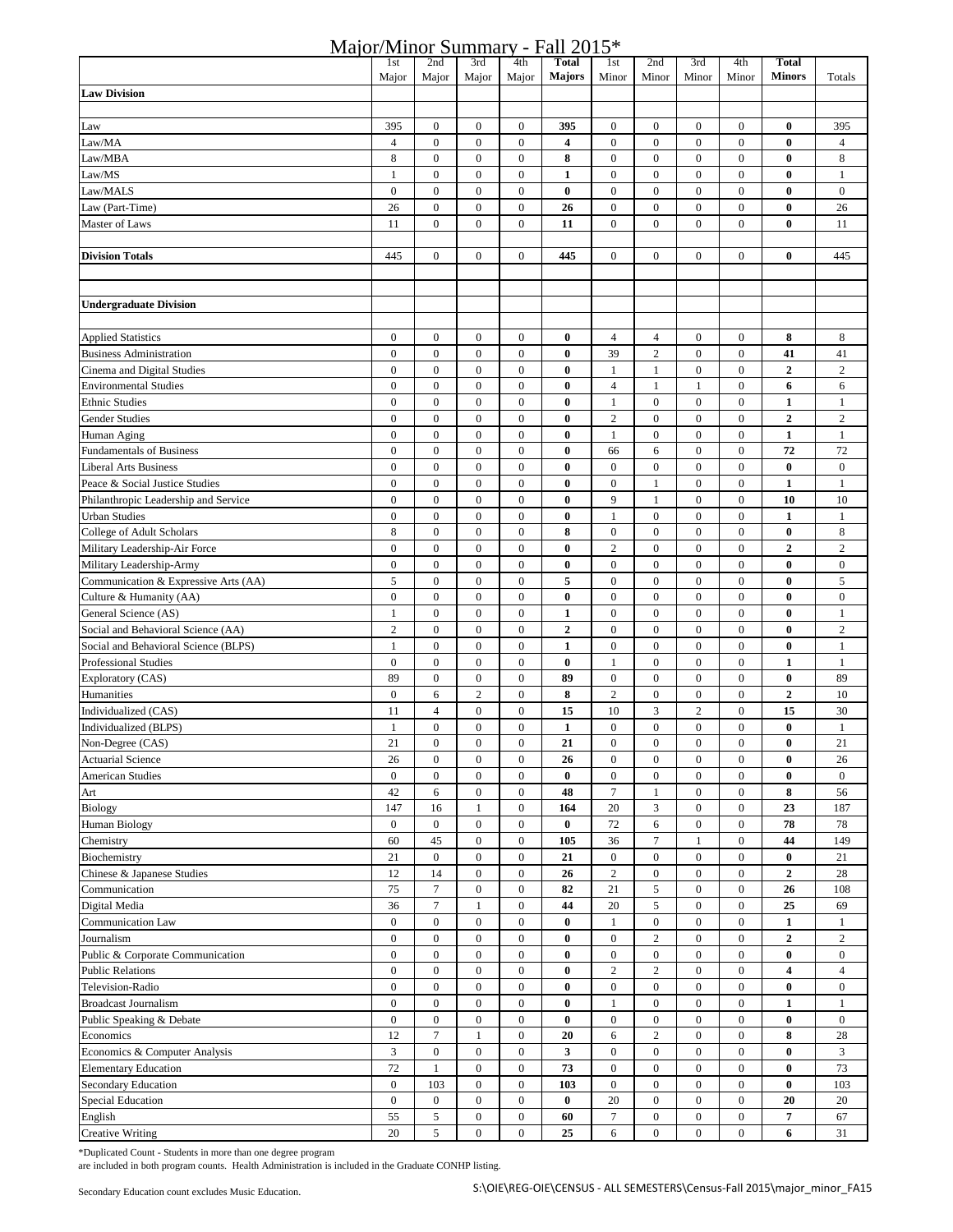## Major/Minor Summary - Fall 2015\*

| 11141017                                   | 1 <sub>st</sub>  | 2nd              | 3rd              | 4th              | <b>Total</b>            | 1 <sub>st</sub>  | 2nd                   | 3rd              | 4th              | <b>Total</b>     |                  |
|--------------------------------------------|------------------|------------------|------------------|------------------|-------------------------|------------------|-----------------------|------------------|------------------|------------------|------------------|
|                                            | Major            | Major            | Major            | Major            | <b>Majors</b>           | Minor            | Minor                 | Minor            | Minor            | <b>Minors</b>    | Totals           |
| Professional Writing                       | 5                | $\boldsymbol{0}$ | $\mathbf{0}$     | $\boldsymbol{0}$ | 5                       | 3                | $\boldsymbol{0}$      | $\mathbf{0}$     | $\overline{0}$   | 3                | 8                |
|                                            | $\mathbf{0}$     |                  |                  |                  |                         |                  | $\mathbf{0}$          | $\mathbf{0}$     | $\overline{0}$   |                  |                  |
| TESOL                                      |                  | $\boldsymbol{0}$ | $\boldsymbol{0}$ | $\boldsymbol{0}$ | $\bf{0}$                | 6                |                       |                  |                  | 6                | 6                |
| <b>Environmental Science</b>               | 16               | 3                | $\overline{0}$   | $\overline{0}$   | 19                      | $\boldsymbol{0}$ | $\overline{0}$        | $\mathbf{0}$     | $\overline{0}$   | $\bf{0}$         | 19               |
| Chinese                                    | $\boldsymbol{0}$ | $\boldsymbol{0}$ | $\boldsymbol{0}$ | $\boldsymbol{0}$ | $\bf{0}$                | 15               | $\boldsymbol{0}$      | $\boldsymbol{0}$ | $\bf{0}$         | 15               | 15               |
| Classics                                   | 5                | $\overline{4}$   | $\boldsymbol{0}$ | $\mathbf{0}$     | 9                       | 10               | $\overline{4}$        | $\mathbf{0}$     | $\mathbf{0}$     | 14               | 23               |
| French                                     | $\overline{c}$   | 8                | $\boldsymbol{0}$ | $\boldsymbol{0}$ | 10                      | 18               | 1                     | $\mathbf{0}$     | $\overline{0}$   | 19               | 29               |
| German                                     | 11               | 26               | $\mathbf{1}$     | $\boldsymbol{0}$ | 38                      | 25               | $\mathbf{0}$          | $\mathbf{0}$     | $\overline{0}$   | 25               | 63               |
| Hebrew                                     | $\boldsymbol{0}$ | $\boldsymbol{0}$ | $\boldsymbol{0}$ | $\boldsymbol{0}$ | $\bf{0}$                | $\boldsymbol{0}$ | $\boldsymbol{0}$      | $\mathbf{0}$     | $\overline{0}$   | $\bf{0}$         | $\bf{0}$         |
|                                            | $\boldsymbol{0}$ | $\boldsymbol{0}$ | $\boldsymbol{0}$ | $\boldsymbol{0}$ | $\bf{0}$                | 7                | $\mathbf{1}$          | $\mathbf{0}$     | $\mathbf{0}$     | 8                | 8                |
| Japanese                                   |                  |                  |                  |                  |                         |                  |                       |                  |                  |                  |                  |
| Latin                                      | $\boldsymbol{0}$ | $\boldsymbol{0}$ | $\boldsymbol{0}$ | $\boldsymbol{0}$ | $\bf{0}$                | $\mathbf{1}$     | $\mathbf{1}$          | $\boldsymbol{0}$ | $\mathbf{0}$     | $\overline{2}$   | $\overline{c}$   |
| Spanish                                    | 11               | 29               | 3                | $\boldsymbol{0}$ | 43                      | 93               | 12                    | $\mathbf{1}$     | $\overline{0}$   | 106              | 149              |
| Geography                                  | 18               | 8                | $\boldsymbol{0}$ | $\boldsymbol{0}$ | 26                      | $\tau$           | $\boldsymbol{0}$      | $\boldsymbol{0}$ | $\overline{0}$   | 7                | 33               |
| American Indian Studies                    | $\boldsymbol{0}$ | $\boldsymbol{0}$ | $\boldsymbol{0}$ | $\boldsymbol{0}$ | $\bf{0}$                | $\sqrt{2}$       | $\boldsymbol{0}$      | $\boldsymbol{0}$ | $\overline{0}$   | $\boldsymbol{2}$ | $\sqrt{2}$       |
| Latin American/Latino Studies              | $\boldsymbol{0}$ | $1\,$            | $\boldsymbol{0}$ | $\boldsymbol{0}$ | $\mathbf{1}$            | $\boldsymbol{0}$ | $\boldsymbol{0}$      | $\boldsymbol{0}$ | $\boldsymbol{0}$ | $\bf{0}$         | $\mathbf{1}$     |
| Geographic Information Systems             | $\boldsymbol{0}$ | $\boldsymbol{0}$ | $\boldsymbol{0}$ | $\boldsymbol{0}$ | $\bf{0}$                | $\overline{2}$   | $\overline{4}$        | $\boldsymbol{0}$ | $\overline{0}$   | 6                | 6                |
| Geology                                    | $\mathbf{1}$     | $\boldsymbol{0}$ | $\boldsymbol{0}$ | $\boldsymbol{0}$ | $\mathbf{1}$            | $\boldsymbol{0}$ | $\bf{0}$              | $\boldsymbol{0}$ | $\overline{0}$   | $\bf{0}$         | $\mathbf{1}$     |
|                                            | 107              | $\boldsymbol{0}$ | $\boldsymbol{0}$ | $\boldsymbol{0}$ |                         | $\overline{4}$   |                       | $\boldsymbol{0}$ | $\boldsymbol{0}$ | 5                |                  |
| Meteorology                                |                  |                  |                  |                  | 107                     |                  | $\mathbf{1}$          |                  |                  |                  | 112              |
| History                                    | 33               | $\tau$           | $\boldsymbol{0}$ | $\boldsymbol{0}$ | 40                      | $\tau$           | $\boldsymbol{0}$      | $\mathbf{0}$     | $\overline{0}$   | $\overline{7}$   | 47               |
| International Economics & Cultural Affairs | 14               | $\boldsymbol{7}$ | $\boldsymbol{0}$ | $\boldsymbol{0}$ | 21                      | $\boldsymbol{0}$ | $\boldsymbol{0}$      | $\boldsymbol{0}$ | $\boldsymbol{0}$ | $\bf{0}$         | 21               |
| <b>International Relations</b>             | 12               | $\overline{c}$   | $\boldsymbol{0}$ | $\boldsymbol{0}$ | 14                      | $\mathfrak{Z}$   | $\mathbf{0}$          | $\mathbf{0}$     | $\mathbf{0}$     | 3                | 17               |
| International/Global Service               | $\tau$           | $\boldsymbol{7}$ | $\boldsymbol{0}$ | $\boldsymbol{0}$ | 14                      | $\boldsymbol{0}$ | $\boldsymbol{0}$      | $\boldsymbol{0}$ | $\boldsymbol{0}$ | $\bf{0}$         | 14               |
| Mathematics                                | 53               | 5                | 1                | $\boldsymbol{0}$ | 59                      | 61               | 21                    | $\overline{4}$   | $\boldsymbol{0}$ | 86               | 145              |
| <b>Computer Science</b>                    | 56               | 5                | $\boldsymbol{0}$ | $\boldsymbol{0}$ | 61                      | 9                | $\sqrt{2}$            | $\boldsymbol{0}$ | $\boldsymbol{0}$ | 11               | 72               |
| Modern European Studies                    | $\boldsymbol{0}$ | $\boldsymbol{0}$ | $\boldsymbol{0}$ | $\boldsymbol{0}$ | $\bf{0}$                | $\boldsymbol{0}$ | $\boldsymbol{0}$      | $\mathbf{0}$     | $\overline{0}$   | $\bf{0}$         | $\boldsymbol{0}$ |
|                                            |                  | 6                | $\boldsymbol{0}$ | $\boldsymbol{0}$ |                         | 32               |                       | $\boldsymbol{0}$ |                  | 38               | 72               |
| Music                                      | 28<br>26         | $\boldsymbol{0}$ | $\boldsymbol{0}$ | $\boldsymbol{0}$ | 34<br>26                | $\boldsymbol{0}$ | 6<br>$\boldsymbol{0}$ | $\boldsymbol{0}$ | $\mathbf{0}$     | $\bf{0}$         | 26               |
| Music Education                            |                  |                  |                  |                  |                         |                  |                       |                  | $\boldsymbol{0}$ |                  |                  |
| Music: Church                              | $\sqrt{2}$       | $\boldsymbol{0}$ | $\boldsymbol{0}$ | $\boldsymbol{0}$ | $\boldsymbol{2}$        | $\boldsymbol{0}$ | $\mathbf{0}$          | $\boldsymbol{0}$ | 0                | $\bf{0}$         | $\sqrt{2}$       |
| Church Music, Organ                        | $\overline{2}$   | $\boldsymbol{0}$ | $\boldsymbol{0}$ | $\boldsymbol{0}$ | $\overline{2}$          | $\boldsymbol{0}$ | $\boldsymbol{0}$      | $\boldsymbol{0}$ | $\boldsymbol{0}$ | $\bf{0}$         | $\sqrt{2}$       |
| Church Music, Voice                        | $\boldsymbol{0}$ | $\boldsymbol{0}$ | $\boldsymbol{0}$ | $\boldsymbol{0}$ | $\bf{0}$                | $\boldsymbol{0}$ | $\boldsymbol{0}$      | $\boldsymbol{0}$ | $\overline{0}$   | $\bf{0}$         | $\boldsymbol{0}$ |
| Music: Composition                         | $\mathbf{1}$     | $\boldsymbol{0}$ | $\boldsymbol{0}$ | $\boldsymbol{0}$ | $\mathbf{1}$            | $\boldsymbol{0}$ | $\boldsymbol{0}$      | $\boldsymbol{0}$ | $\boldsymbol{0}$ | $\bf{0}$         | $\mathbf{1}$     |
| Music: Performance                         | $\,$ 8 $\,$      | $\boldsymbol{0}$ | $\mathbf{0}$     | $\boldsymbol{0}$ | 8                       | $\boldsymbol{0}$ | $\boldsymbol{0}$      | $\mathbf{0}$     | $\overline{0}$   | $\bf{0}$         | 8                |
| Physical Education                         | $\overline{2}$   | $\mathbf{1}$     | $\boldsymbol{0}$ | $\boldsymbol{0}$ | 3                       | 1                | 1                     | $\boldsymbol{0}$ | $\overline{0}$   | $\overline{2}$   | 5                |
| PE: Exercise Science                       | 64               | $\mathbf{1}$     | $\overline{0}$   | $\overline{0}$   | 65                      | $\mathbf{1}$     | $\mathbf{1}$          | $\overline{0}$   | $\overline{0}$   | $\overline{2}$   | 67               |
| PE: Sports Management                      | 56               | $\overline{c}$   | $\boldsymbol{0}$ | $\boldsymbol{0}$ | 58                      | $\tau$           | $\mathbf{1}$          | $\boldsymbol{0}$ | $\overline{0}$   | 8                | 66               |
|                                            |                  |                  |                  |                  |                         |                  |                       |                  |                  |                  |                  |
| PE: Teacher Education                      | 12               | $\boldsymbol{0}$ | $\boldsymbol{0}$ | $\boldsymbol{0}$ | 12                      | $\boldsymbol{0}$ | $\boldsymbol{0}$      | $\mathbf{0}$     | $\overline{0}$   | $\bf{0}$         | 12               |
| <b>Coaching Education</b>                  | $\boldsymbol{0}$ | $\boldsymbol{0}$ | $\boldsymbol{0}$ | $\boldsymbol{0}$ | $\bf{0}$                | $\sqrt{2}$       | 1                     | $\mathbf{0}$     | $\overline{0}$   | 3                | 3                |
| Philosophy                                 | 3                | $\sqrt{2}$       | $\boldsymbol{0}$ | $\boldsymbol{0}$ | 5                       | 3                | $\boldsymbol{0}$      | $\mathbf{0}$     | $\overline{0}$   | 3                | 8                |
| Physics                                    | 37               | 5                | $\boldsymbol{0}$ | $\boldsymbol{0}$ | 42                      | 10               | $\mathbf{1}$          | $\boldsymbol{0}$ | $\bf{0}$         | 11               | 53               |
| Astronomy                                  | $\mathbf{1}$     | $\boldsymbol{0}$ | $\boldsymbol{0}$ | $\boldsymbol{0}$ | $\mathbf{1}$            | $\boldsymbol{0}$ | $\mathbf{0}$          | $\mathbf{0}$     | $\mathbf{0}$     | $\bf{0}$         | $\mathbf{1}$     |
| Physics and Astronomy Education            | $\boldsymbol{0}$ | $\boldsymbol{0}$ | $\boldsymbol{0}$ | $\boldsymbol{0}$ | $\bf{0}$                | $\boldsymbol{0}$ | $\mathbf{0}$          | $\mathbf{0}$     | $\overline{0}$   | $\bf{0}$         | $\bf{0}$         |
| Mechanics and Materials                    | $\mathbf{0}$     | $\boldsymbol{0}$ | $\mathbf{0}$     | $\mathbf{0}$     | $\bf{0}$                | $\mathbf{0}$     | $\mathbf{0}$          | $\mathbf{0}$     | $\mathbf{0}$     | $\bf{0}$         | $\mathbf{0}$     |
| <b>Political Science</b>                   | 54               | 8                | $\boldsymbol{0}$ | $\mathbf{0}$     | 62                      | 15               | 3                     | $\boldsymbol{0}$ | $\boldsymbol{0}$ | 18               | 80               |
|                                            |                  |                  |                  |                  |                         |                  |                       |                  |                  |                  |                  |
| Psychology                                 | 115              | 27               | $\mathbf{1}$     | $\boldsymbol{0}$ | 143                     | 68               | 16                    | $\mathbf{1}$     | $\mathbf{1}$     | 86               | 229              |
| Social Work                                | 61               | $\mathbf{1}$     | $\mathbf{0}$     | $\boldsymbol{0}$ | 62                      | 6                | $\mathbf{0}$          | $\bf{0}$         | $\bf{0}$         | 6                | 68               |
| Sociology                                  | 13               | $\sqrt{4}$       | $\boldsymbol{0}$ | $\boldsymbol{0}$ | 17                      | $\sqrt{5}$       | $\mathbf{1}$          | $\boldsymbol{0}$ | $\overline{0}$   | 6                | 23               |
| Sociology: Criminology                     | 66               | $\tau$           | $\boldsymbol{0}$ | $\boldsymbol{0}$ | 73                      | $\boldsymbol{0}$ | $\boldsymbol{0}$      | $\boldsymbol{0}$ | $\overline{0}$   | $\bf{0}$         | 73               |
| Theatre                                    | 19               | $\boldsymbol{7}$ | $\boldsymbol{0}$ | $\boldsymbol{0}$ | 26                      | 11               | $\boldsymbol{0}$      | $\boldsymbol{0}$ | $\overline{0}$   | 11               | 37               |
| Acting                                     | $\boldsymbol{0}$ | $\boldsymbol{0}$ | $\overline{0}$   | $\boldsymbol{0}$ | $\bf{0}$                | $\mathbf{1}$     | $\mathbf{0}$          | $\boldsymbol{0}$ | $\bf{0}$         | $\mathbf{1}$     | $\mathbf{1}$     |
| <b>Musical Theatre</b>                     | $\boldsymbol{0}$ | $\boldsymbol{0}$ | $\boldsymbol{0}$ | $\boldsymbol{0}$ | $\bf{0}$                | $\boldsymbol{0}$ | $\boldsymbol{0}$      | $\boldsymbol{0}$ | $\boldsymbol{0}$ | $\bf{0}$         | $\boldsymbol{0}$ |
| <b>Theatre Design</b>                      | $\boldsymbol{0}$ | $\boldsymbol{0}$ | $\overline{0}$   | $\overline{0}$   | $\bf{0}$                | $\boldsymbol{0}$ | 1                     | $\boldsymbol{0}$ | 0                | 1                | $\mathbf{1}$     |
| <b>Theatre Production</b>                  | $\boldsymbol{0}$ | $\boldsymbol{0}$ | $\boldsymbol{0}$ | $\boldsymbol{0}$ | $\bf{0}$                | $\boldsymbol{0}$ | $\mathbf{0}$          | $\mathbf{0}$     | 0                | $\bf{0}$         | $\boldsymbol{0}$ |
|                                            |                  |                  |                  |                  |                         |                  |                       |                  |                  |                  |                  |
| Theology                                   | 11               | $\overline{4}$   | $\mathbf{1}$     | $\overline{0}$   | 16                      | 10               | $\sqrt{2}$            | $\bf{0}$         | $\overline{0}$   | 12               | 28               |
| Theology and Ministry                      | 10               | $\boldsymbol{0}$ | $\boldsymbol{0}$ | $\boldsymbol{0}$ | 10                      | $\boldsymbol{0}$ | $\boldsymbol{0}$      | $\boldsymbol{0}$ | $\bf{0}$         | $\bf{0}$         | 10               |
| Youth, Family & Ed Ministry                | $\mathbf{0}$     | $\boldsymbol{0}$ | $\overline{0}$   | $\boldsymbol{0}$ | $\bf{0}$                | $\boldsymbol{0}$ | $\overline{0}$        | $\boldsymbol{0}$ | $\overline{0}$   | $\bf{0}$         | $\boldsymbol{0}$ |
|                                            |                  |                  |                  |                  |                         |                  |                       |                  |                  |                  |                  |
| Accounting                                 | 79               | 5                | $\boldsymbol{0}$ | $\boldsymbol{0}$ | 84                      | $\boldsymbol{0}$ | $\boldsymbol{0}$      | $\boldsymbol{0}$ | $\boldsymbol{0}$ | $\bf{0}$         | 84               |
| <b>Business Undeclared</b>                 | 71               | $\boldsymbol{0}$ | $\boldsymbol{0}$ | $\boldsymbol{0}$ | 71                      | $\boldsymbol{0}$ | $\boldsymbol{0}$      | $\boldsymbol{0}$ | $\bf{0}$         | $\bf{0}$         | 71               |
| Finance                                    | 122              | 13               | $\boldsymbol{0}$ | $\boldsymbol{0}$ | 135                     | $\boldsymbol{0}$ | $\boldsymbol{0}$      | $\boldsymbol{0}$ | $\boldsymbol{0}$ | $\bf{0}$         | 135              |
| <b>International Business</b>              | 57               | 5                | $\boldsymbol{0}$ | $\boldsymbol{0}$ | 62                      | $\boldsymbol{0}$ | $\boldsymbol{0}$      | $\boldsymbol{0}$ | $\bf{0}$         | $\bf{0}$         | 62               |
|                                            | 83               | 6                | $\boldsymbol{0}$ | $\boldsymbol{0}$ | 89                      | $\boldsymbol{0}$ | $\boldsymbol{0}$      | $\mathbf{0}$     | $\overline{0}$   | $\bf{0}$         | 89               |
| Management                                 |                  |                  |                  |                  |                         |                  |                       |                  |                  |                  |                  |
| Marketing                                  | 54               | 6                | $\boldsymbol{0}$ | $\boldsymbol{0}$ | 60                      | $\boldsymbol{0}$ | $\boldsymbol{0}$      | $\boldsymbol{0}$ | $\bf{0}$         | $\bf{0}$         | 60               |
| Non-Degree (CBA)                           | $\overline{4}$   | $\boldsymbol{0}$ | $\boldsymbol{0}$ | $\boldsymbol{0}$ | $\overline{\mathbf{4}}$ | $\boldsymbol{0}$ | $\boldsymbol{0}$      | $\mathbf{0}$     | $\boldsymbol{0}$ | $\bf{0}$         | $\overline{4}$   |
| <b>Business Analytics</b>                  | 5                | 3                | $\boldsymbol{0}$ | $\boldsymbol{0}$ | 8                       | 10               | $\sqrt{2}$            | $\mathbf{0}$     | $\bf{0}$         | 12               | 20               |
| International Business & Global Studies    | $\boldsymbol{0}$ | $\boldsymbol{0}$ | $\boldsymbol{0}$ | $\boldsymbol{0}$ | $\bf{0}$                | $\boldsymbol{0}$ | $\mathbf{0}$          | $\bf{0}$         | $\overline{0}$   | $\bf{0}$         | $\boldsymbol{0}$ |
| <b>Business Spanish Certificate</b>        | $\mathbf{1}$     | $\bf{0}$         | $\overline{0}$   | $\overline{0}$   | $\mathbf{1}$            | $\boldsymbol{0}$ | $\overline{0}$        | $\overline{0}$   | $\overline{0}$   | $\bf{0}$         | $\mathbf{1}$     |

\*Duplicated Count - Students in more than one degree program

are included in both program counts. Health Administration is included in the Graduate CONHP listing.